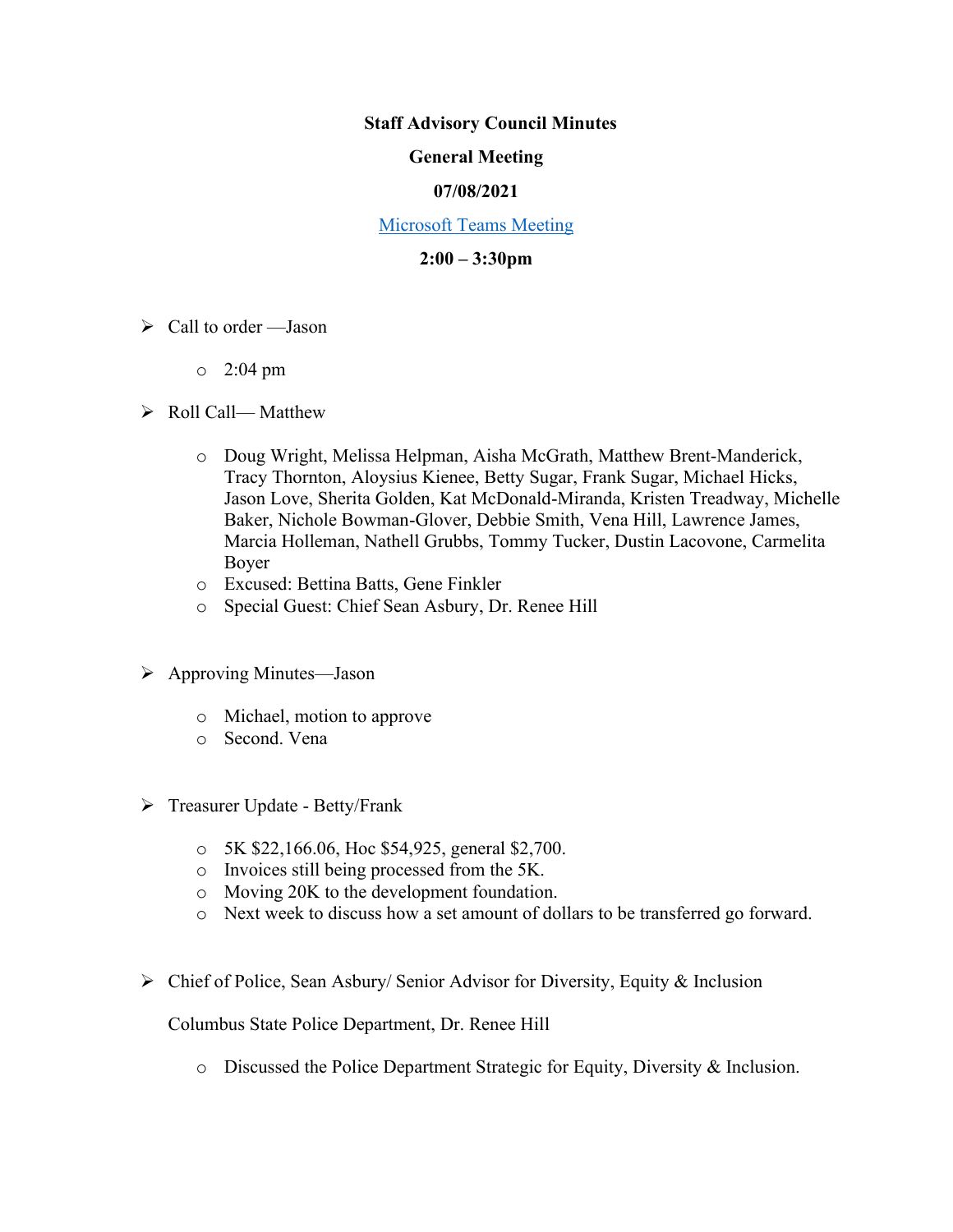- With the current climate, Chief felt he needed a partner in the CSCCP department. Submitted a proposal to Dr. Harrison. Presented the position to Dr. Hill in September.
	- This is the whole departments work, not just Dr. Hill
	- This work is Intentional and Purposeful.
	- Department is going through a culture change moving forward.
	- Focusing on hiring and retention to align with the colleges. Currently rolling out with new hiring's.
	- Realigning interviewing of candidates to include the college community. (looking into also adding students)
	- Better communication. Revamping of the website to make it easier to submit a report, will also receive communication quicker.
	- Community conversations are needed at this time.
	- Not just a one-time conversation, will continue to check in.
	- Door is open for questions, concerns...
- ➢ 5K —Nichole/Michael
	- o Ready to roll with bags. Setting up dates and times for a drop off or possible drive bys.
	- o Executive Team to meet with 5K to discuss timeline.
- ➢ Wellbeing Update— Nichole
	- o Newsletter came out July 1. Great information.
	- o This month's challenge is hydration. (drink your water every day!) Prize is a hydration bottle.
	- o Upcoming seminar information included.
	- o Prudential seminar is July14th. Will be doing financial wellness checkups.
	- o Don't forget we have access to a registered dietitian.
	- o If you haven't sign up for the Cougars Living Well on Microsoft Teams.
	- o July 1 starts a new set of rally coins.
		- You can earn 1 coin per seminar.
		- Earn 1 coin for participating in the Cougar 5K.
- ➢ COVID-19 Student Return to Campus and Instruction Group-Vena
	- o No recent meetings. Open Mon-Wed 8-5, Thurs 8-6:30, Fri Closed in person. Open last Saturday on the month. Delaware hours as of now Mon-Thurs 8-6:30, Fri 8-4.
- ➢ Workforce Return and Campus Operations-Jason